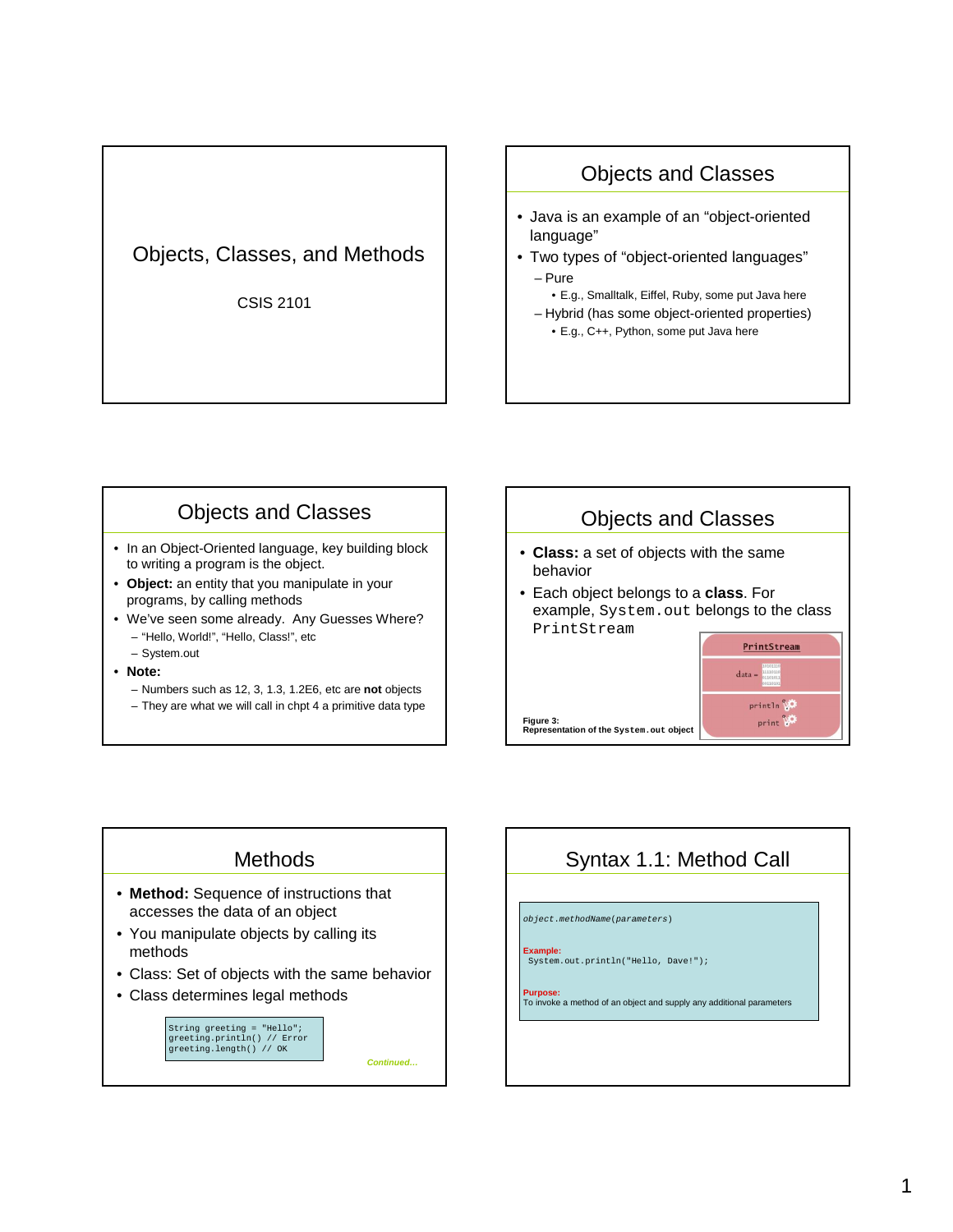### **Methods**

• **Public Interface:** Specifies what you can do with the objects of a class